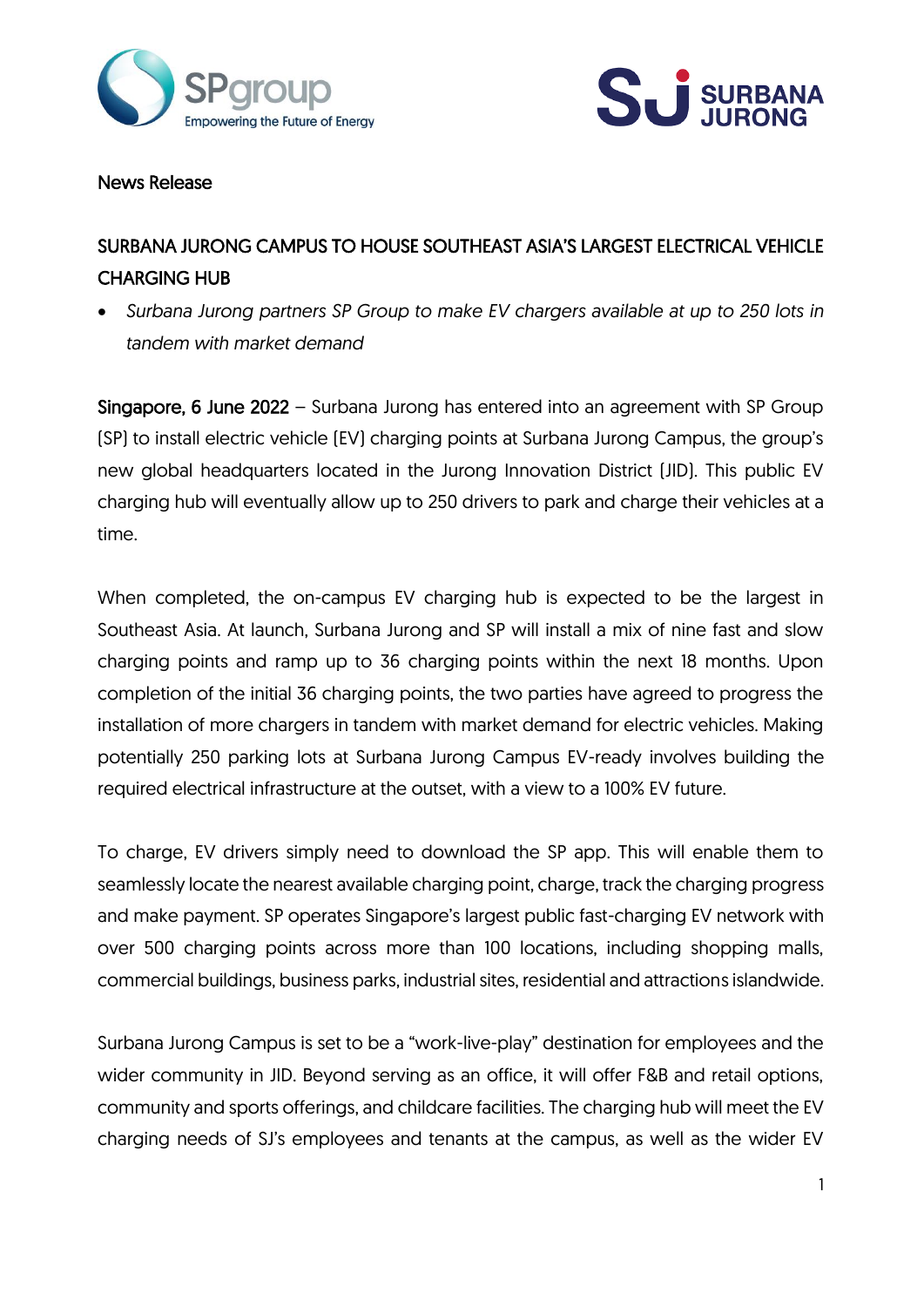



community in the West region. SJ's long-term mobility vision includes an all-electric vehicle plan for all vehicles that ply the campus.

Mr Wong Heang Fine, Group CEO, Surbana Jurong said, "In designing our new home, we are committed to playing our part to achieve the Singapore Green Plan. Providing electric vehicle charging points is one step to help drivers shift from internal combustion engines to more sustainable vehicles. For the majority who take public transport, we have designed a multi-modal mobility programme that prioritises a car-lite approach, working with partners on a range of smart commuting solutions that complement public transport options and park connector networks."

Group CEO of SP Group, Mr Stanley Huang said, "We aim to accelerate the adoption of electro-mobility in Singapore to support the nation's net-zero emissions goal. Establishing an extensive, accessible, convenient and reliable EV charging network and charging experience will provide confidence for the transition to take place at scale. We are pleased to partner SJ as we expand our charging network and solutions to meet demand as well as lifestyle habits of EV drivers."

Surbana Jurong campus is designed to meet Singapore's Building and Construction Authority's Green Mark Platinum (Super Low Energy) building certification. As a living lab, the campus will pilot a wide range of sustainable solutions including onsite photovoltaics generating over 300MWH annually, 100 per cent green area replacement and a selfshading façade that maximises natural light while reducing solar heat gain.

- Ends -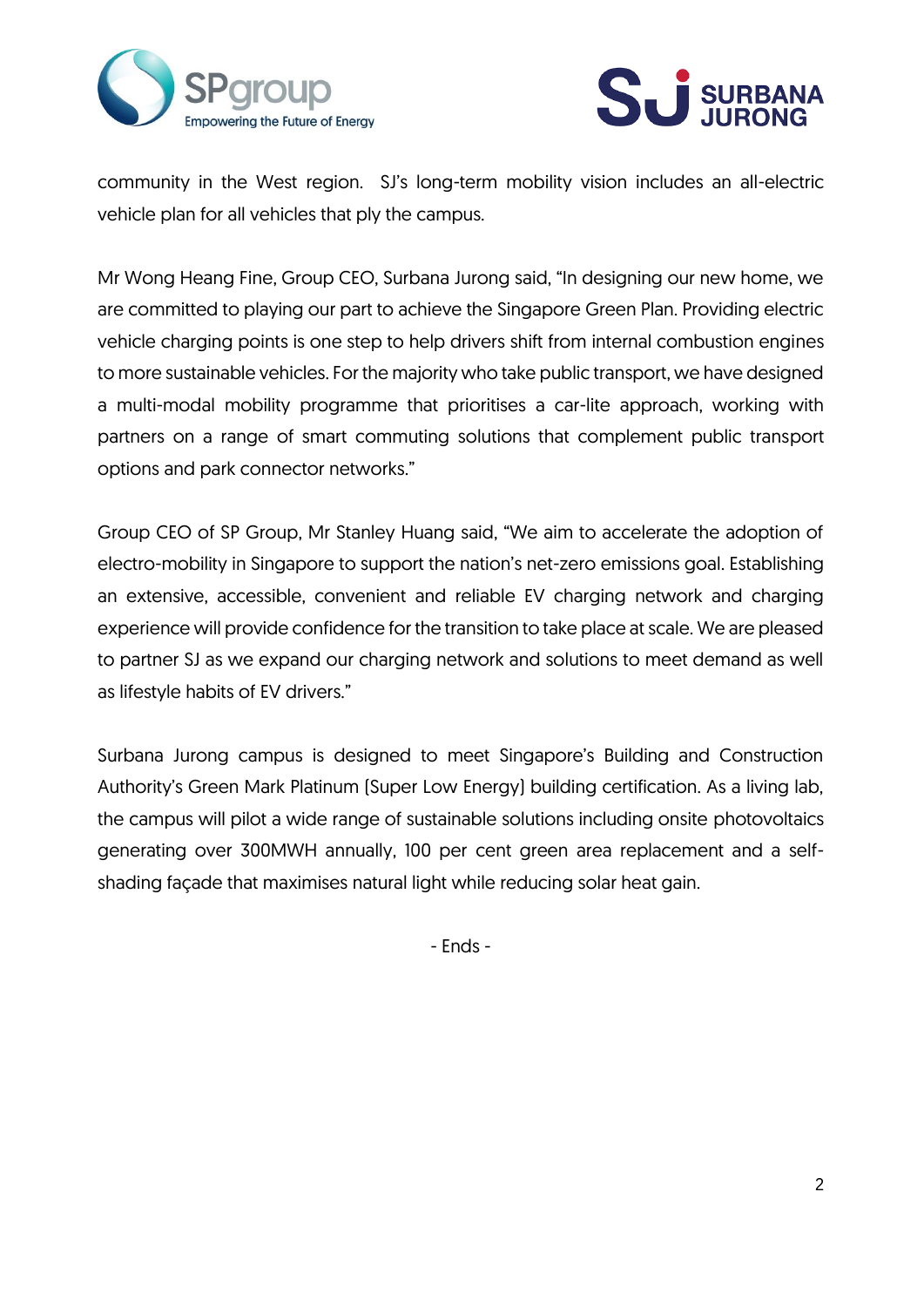



## Annex: Photograph



*Artist's impression of Surbana Jurong Campus (credit: Safdie Surbana Jurong)*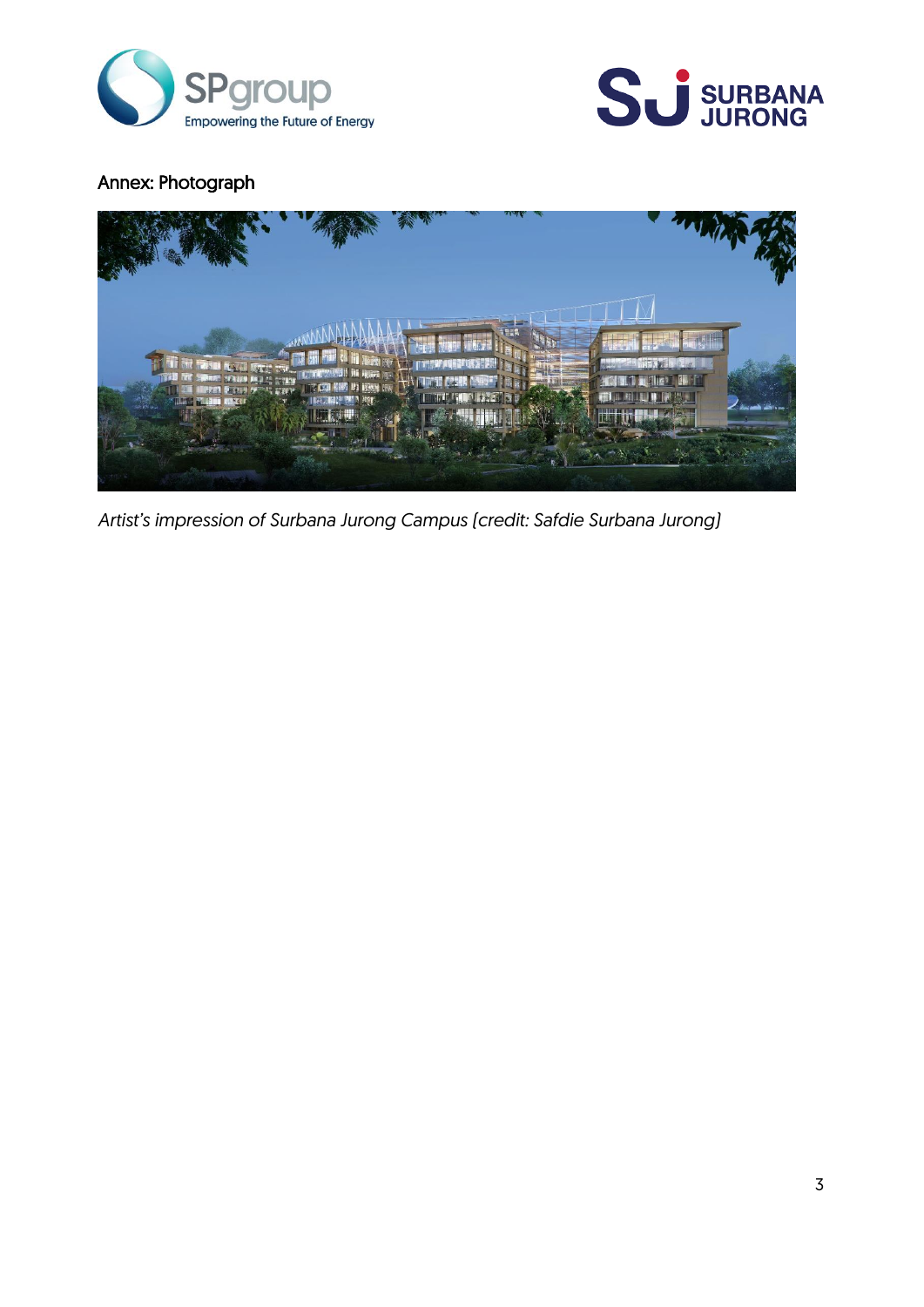



## About SP Group

SP Group is a leading utilities group in the Asia Pacific, empowering the future of energy with low-carbon, smart energy solutions for its customers. It owns and operates electricity and gas transmission and distribution businesses in Singapore and Australia, and sustainable energy solutions in Singapore, China and Vietnam.

As Singapore's national grid operator, about 1.6 million industrial, commercial and residential customers benefit from its world-class transmission, distribution and market support services. These networks are amongst the most reliable and cost-effective worldwide.

Beyond traditional utilities services, SP Group provides a suite of sustainable and renewable energy solutions such as microgrids, cooling and heating systems for business districts and residential townships, solar energy solutions, electric vehicle fast charging and digital energy solutions for customers in Singapore and the region.

For more information, please visit spgroup.com.sg or for follow us on Facebook at fb.com/SPGroupSG, on LinkedIn at spgrp.sg/linkedin and on Twitter @SPGroupSG.

### About Surbana Jurong Group

Surbana Jurong Group is a global urban, infrastructure and managed services consulting firm, with over 70 years of track record in successful project delivery. Headquartered in Singapore, the group has a global talent pool of over 16,000 across Surbana Jurong and our member companies AETOS, Atelier Ten, B+H, KTP, Prostruct, Robert Bird Group, SAA, Sino-Sun and SMEC, based in more than 120 offices in over 40 countries. They include architects, designers, planners, engineers and other specialists driven by progressive thinking and creative ideas to shape a better future.

Our technical experts deliver sustainable solutions that cover the entire project life cycle from planning and design, through to delivery and management. We also provide a full suite of multi-disciplinary consultancy services across a diverse range of sectors including transportation, water, aviation, healthcare, hospitality and renewables, as well as services such as industrial solutions and parks management.

Surbana Jurong has built more than a million homes in Singapore, created master plans in more than 60 countries and developed over 100 industrial parks globally. Our tag line "Building Cities, Shaping Lives" expresses how every project or undertaking is, for the Group, an opportunity to fulfil aspirations and enrich lives. By designing and delivering quality housing, work spaces, roads, rail, hydropower, dams, underground and coastal protections and other critical infrastructure needed by our clients, we are redefining cities